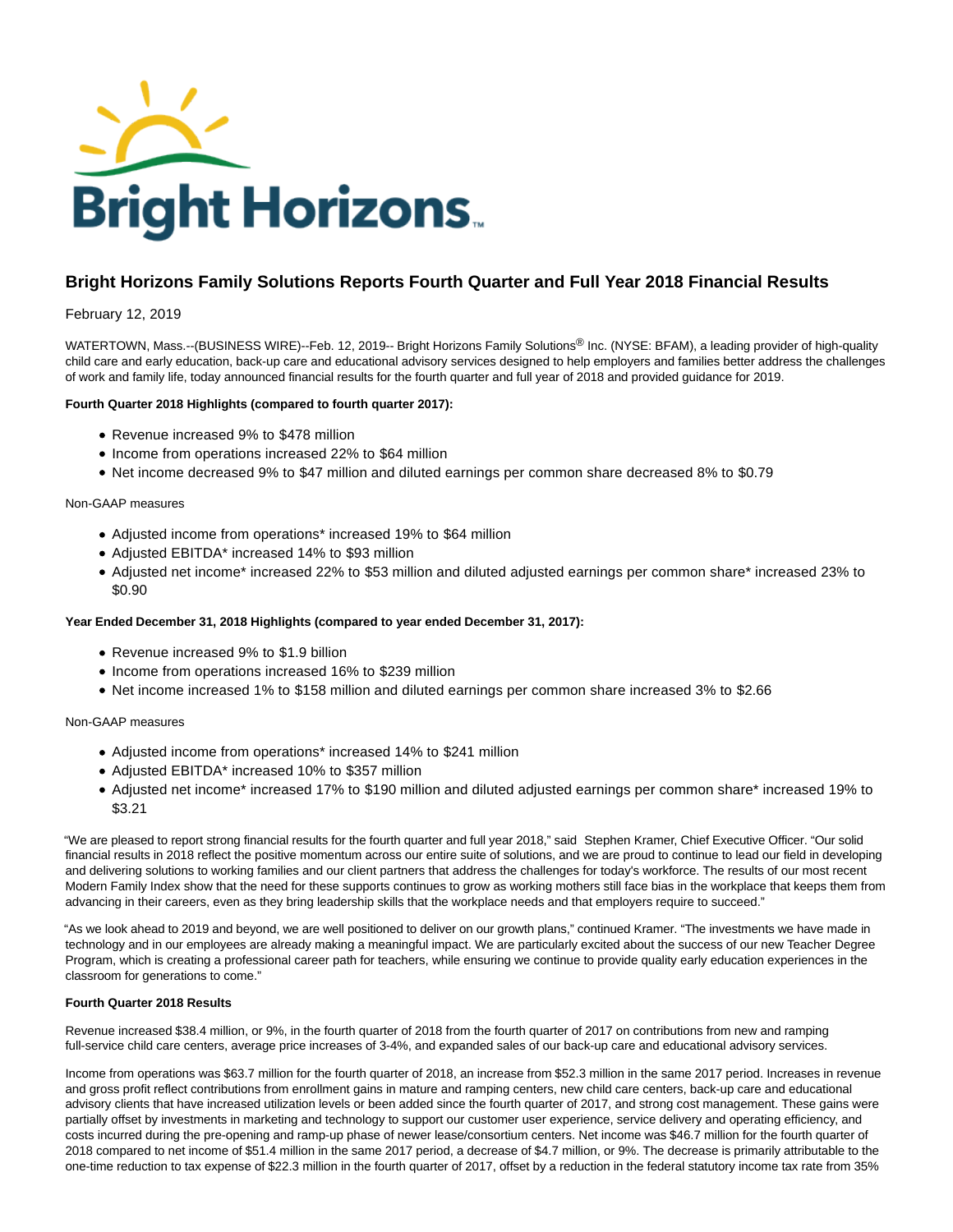to 21% in 2018, both of which are associated with the application of the U.S. Tax Cuts and Jobs Act's federal tax legislation, enacted in December 2017. Diluted earnings per common share was \$0.79 for the fourth quarter of 2018 compared to \$0.86 in the fourth quarter of 2017.

In the fourth quarter of 2018 adjusted EBITDA increased \$11.2 million, or 14%, to \$93.3 million, and adjusted income from operations increased \$10.1 million, or 19%, to \$63.7 million, from the fourth quarter of 2017 due primarily to the expanded gross profit. Adjusted net income increased by \$9.5 million, or 22%, to \$53.2 million on the expanded income from operations and a lower effective tax rate associated with the reduction in the federal statutory rate. Diluted adjusted earnings per common share was \$0.90 compared to \$0.73 in the fourth quarter of 2017.

As of December 31, 2018, the Company operated 1,082 child care and early education centers with the capacity to serve approximately 120,000 children and families.

\*Adjusted EBITDA, adjusted income from operations, adjusted net income and diluted adjusted earnings per common share are non-GAAP measures.Adjusted EBITDA represents earnings before interest, taxes, depreciation, amortization, straight line rent expense, stock-based compensation expense, and transaction costs.Adjusted income from operations represents income from operations before transaction costs.Adjusted net income represents net income determined in accordance with GAAP, adjusted for stock-based compensation expense, amortization expense, transaction costs and the income tax provision (benefit) thereon.Diluted adjusted earnings per common share is a non-GAAP measure, calculated using adjusted net income.These non-GAAP measures are more fully described and are reconciled from the respective measures determined under GAAP, in "Presentation of Non-GAAP Measures" and the attached table "Bright Horizons Family Solutions Inc. Non-GAAP Reconciliations."

#### **Balance Sheet and Cash Flow**

For the year ended December 31, 2018, the Company generated approximately \$294.7 million of cash flows from operations compared to \$248.2 million for the same period in 2017 and invested \$158.5 million in fixed assets and acquisitions compared to \$105.3 million in the same 2017 period. Net cash used in financing activities totaled \$134.2 million in the year ended December 31, 2018 compared to \$123.9 million during the same 2017 period. During the year ended December 31, 2018, the Company's cash and cash equivalents decreased \$7.8 million to \$15.5 million.

# **2019 Outlook**

As described below, the Company is providing certain financial guidance. For the full year 2019, the Company currently expects:

- Revenue growth in 2019 in the range of 8-10%
- Net income in 2019 in the range of \$170 million to \$174 million and diluted earnings per common share in the range of \$2.89 to \$2.95
- Adjusted net income in the range of \$209 million to \$214 million and diluted adjusted earnings per common share in the range of \$3.57 to \$3.63
- Diluted weighted average shares of approximately 59 million shares

For a reconciliation of the non-GAAP measures to their most directly comparable GAAP measure, refer to the attached table "Bright Horizons Family Solutions Inc. Non-GAAP Reconciliations."

## **Conference Call**

Bright Horizons Family Solutions will host an investor conference call today at 5:00 pm ET. Interested parties are invited to listen to the conference call by dialing 1-877-407-9039 or, for international callers, 1-201-689-8470, and asking for the Bright Horizons Family Solutions conference call moderated by Chief Executive Officer Stephen Kramer. Replays of the entire call will be available through March 5, 2019 at 1-844-512-2921 or, for international callers, at 1-412-317-6671, conference ID #13678193. The webcast of the conference call, including replays, and a copy of this press release are also available through the Investor Relations section of the Company's web site, [www.brighthorizons.com.](https://cts.businesswire.com/ct/CT?id=smartlink&url=http%3A%2F%2Fwww.brighthorizons.com&esheet=51939681&newsitemid=20190212005939&lan=en-US&anchor=www.brighthorizons.com&index=1&md5=9b8972740a196b3a22d2245b8fcef0ab)

#### **Forward-Looking Statements**

This press release includes statements that express the Company's opinions, expectations, beliefs, plans, objectives, assumptions or projections regarding future events or future results and therefore are, or may be deemed to be, "forward-looking statements." The Company's actual results may vary significantly from the results anticipated in these forward-looking statements, which can generally be identified by the use of forward-looking terminology, including the terms "believes," "expects," "may," "will," "should," "seeks," "projects," "approximately," "intends," "plans," "estimates" or "anticipates," or, in each case, their negatives or other variations or comparable terminology. These forward-looking statements include all matters that are not historical facts. They include statements regarding the Company's intentions, beliefs or current expectations concerning, among other things, our results of operations, financial condition, liquidity, prospects, growth plan, strategies, our service offerings, our clients, estimated effective tax rate and tax expense, estimates and impact of excess tax benefits and equity transactions, our investments, including our Teacher Degree Program, and our 2019 financial guidance. By their nature, forward-looking statements involve risks and uncertainties because they relate to events and depend on circumstances that may or may not occur in the future. The Company believes that these risks and uncertainties include, but are not limited to, changes in the demand for child care and other dependent care services, including variation in enrollment trends and lower than expected demand from employer sponsor clients; the possibility that acquisitions may disrupt our operations and expose us to additional risk; our ability to pass on our increased costs; our indebtedness and the terms of such indebtedness; our ability to withstand seasonal fluctuations in the demand for our services; our ability to implement our growth strategies successfully; the impact of recently enacted tax legislation; and other risks and uncertainties more fully described in the "Risk Factors" section of our Annual Report on Form 10-K filed February 28, 2018, and other filings with the Securities and Exchange Commission. These forward-looking statements speak only as of the time of this release and we do not undertake to publicly update or revise them, whether as a result of new information, future events or otherwise, except as required by law.

#### **Presentation of Non-GAAP Measures**

In addition to the results provided in accordance with U.S. generally accepted accounting principles ("GAAP") throughout this press release, the Company has provided non-GAAP measurements - adjusted EBITDA, adjusted income from operations, adjusted net income and diluted adjusted earnings per common share - which present operating results on a basis adjusted for certain items. The Company uses these non-GAAP measures as key performance indicators for the purpose of evaluating performance internally, and in connection with determining incentive compensation for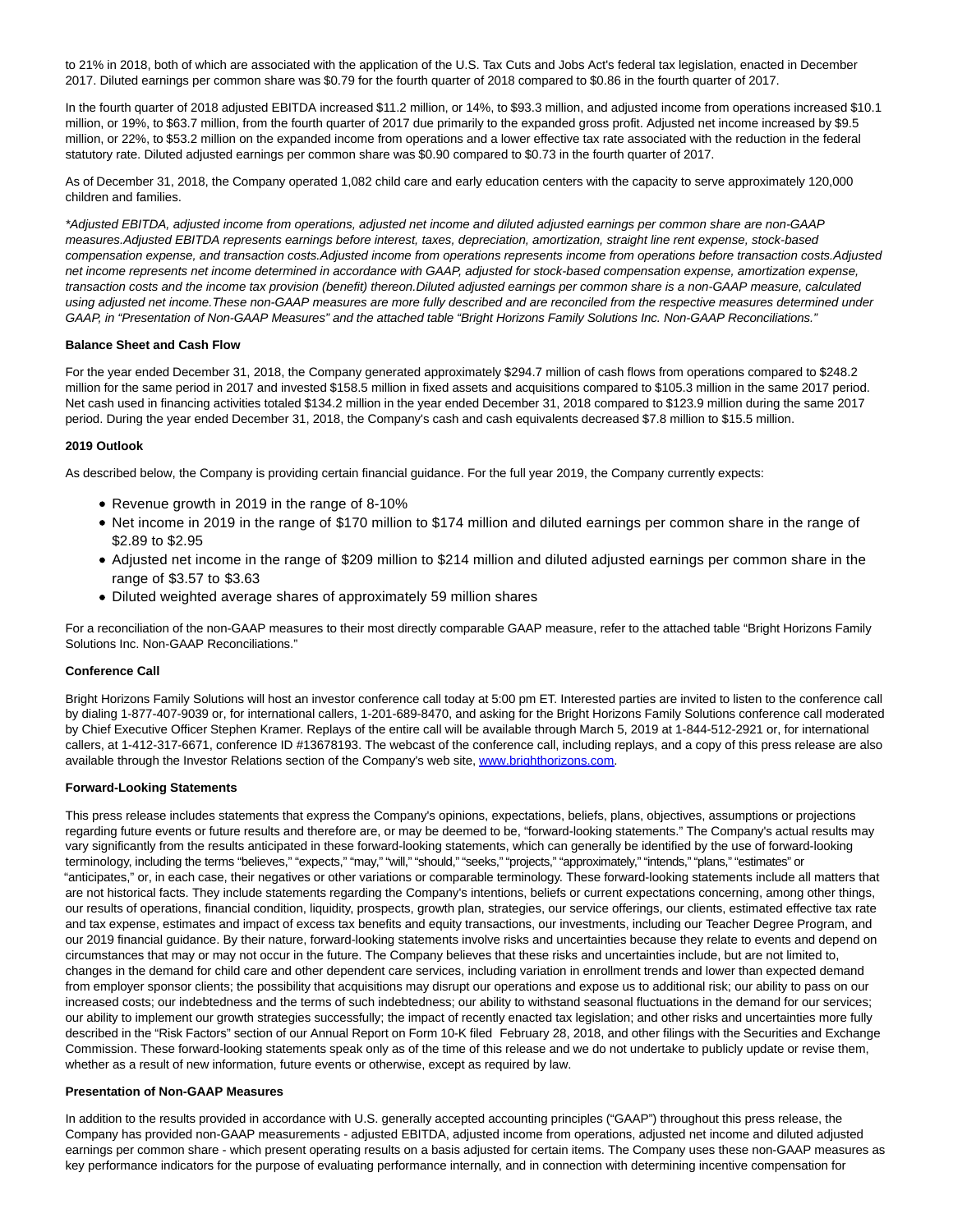Company management, including executive officers. Adjusted EBITDA is also used in connection with the determination of certain ratio requirements under our credit agreement. We also believe these non-GAAP measures provide investors with useful information with respect to our historical operations. These non-GAAP measures are not intended to replace, and should not be considered superior to, the presentation of our financial results in accordance with GAAP. The use of the terms adjusted EBITDA, adjusted income from operations, adjusted net income and diluted adjusted earnings per common share may differ from similar measures reported by other companies and may not be comparable to other similarly titled measures. Adjusted EBITDA, adjusted income from operations, adjusted net income and diluted adjusted earnings per common share are reconciled from the respective measures under GAAP in the attached table "Bright Horizons Family Solutions Inc. Non-GAAP Reconciliations."

Guidance for non-GAAP financial measures excludes stock-based compensation, amortization of intangible assets, expenses related to the completion of debt financing transactions, and expenses associated with completed acquisitions as well as tax effects associated with these items. These adjustments to net income and diluted earnings per common share in future periods are generally expected to be similar to the types of charges and costs excluded from adjusted net income and adjusted diluted earnings per common share in prior quarters, although we can provide no assurance as to the timing or magnitude of any such adjustments. The exclusion of these charges and costs in future periods will have an impact on the Company's adjusted net income and adjusted diluted earnings per common share.

#### **About Bright Horizons Family Solutions Inc.**

Bright Horizons is trusted by families around the world to provide care and education for their children. Operating approximately 1,100 child care centers, Bright Horizons cares for approximately 120,000 children annually in the United States, the United Kingdom, the Netherlands, Canada and India. Used by more than 1,100 of the world's best employers across industries, Bright Horizons back-up and elder care, education advising, tuition program management, and student loan repayment programs support employees through every life and career stage, and help people succeed at work and at home. For more information, go to [www.brighthorizons.com.](http://www.brighthorizons.com/)

#### **BRIGHT HORIZONS FAMILY SOLUTIONS INC. CONDENSED CONSOLIDATED STATEMENTS OF INCOME (In thousands, except share data) (Unaudited)**

|                                                       | Three Months Ended December 31, |   |        |               |            |           |        |               |
|-------------------------------------------------------|---------------------------------|---|--------|---------------|------------|-----------|--------|---------------|
|                                                       | 2018                            |   | %      |               | 2017       |           | %      |               |
| Revenue                                               | \$478,241                       |   | 100.0% |               | \$439,879  |           | 100.0% |               |
| Cost of services                                      | 357,607                         |   | 74.8 % |               | 331,738    |           | 75.4 % |               |
| Gross profit                                          | 120,634                         |   | 25.2%  |               | 108,141    |           | 24.6 % |               |
| Selling, general and administrative expenses          | 48,815                          |   | 10.2 % |               | 47,555     |           | 10.8 % |               |
| Amortization of intangible assets                     | 8,092                           |   | 1.7    | %             | 8,320      |           | 1.9    | %             |
| Income from operations                                | 63,727                          |   | 13.3   | %             | 52,266     |           | 11.9   | %             |
| Interest expense-net                                  | (12,049)                        | 1 | (2.5)  | $\frac{9}{6}$ | (11,787)   | $\lambda$ | (2.7)  | $\frac{9}{6}$ |
| Income before income tax                              | 51,678                          |   | 10.8   | %             | 40,479     |           | 9.2    | %             |
| Income tax (expense) benefit                          | (5,021)                         |   | (1.0)  | )%            | 10,965     |           | 2.5    | %             |
| Net income                                            | \$46,657                        |   | 9.8    | ℅             | \$51,444   |           | 11.7   | %             |
| Earnings per common share:                            |                                 |   |        |               |            |           |        |               |
| Common stock-basic                                    | \$0.80                          |   |        |               | \$0.88     |           |        |               |
| Common stock-diluted                                  | \$0.79                          |   |        |               | \$0.86     |           |        |               |
| Weighted average number of common shares outstanding: |                                 |   |        |               |            |           |        |               |
| Common stock-basic                                    | 57,726,263                      |   |        |               | 58,372,989 |           |        |               |
| Common stock-diluted                                  | 58,868,992                      |   |        |               | 59,643,750 |           |        |               |

#### **BRIGHT HORIZONS FAMILY SOLUTIONS INC. CONDENSED CONSOLIDATED STATEMENTS OF INCOME (In thousands, except share data) (Unaudited)**

# **Years Ended December 31, 2018 %** 2017 **%** Revenue **\$ 1,903,182 100.0 %** \$ 1,740,905 100.0 % Cost of services **1,429,927 75.1 %** 1,310,295 75.3 % Gross profit **473,255 24.9 %** 430,610 24.7 % Selling, general and administrative expenses **201,591 10.6 %** 188,939 10.8 % Amortization of intangible assets **32,569 1.7 %** 32,561 1.9 % Other expenses **— — %** 3,671 0.2 %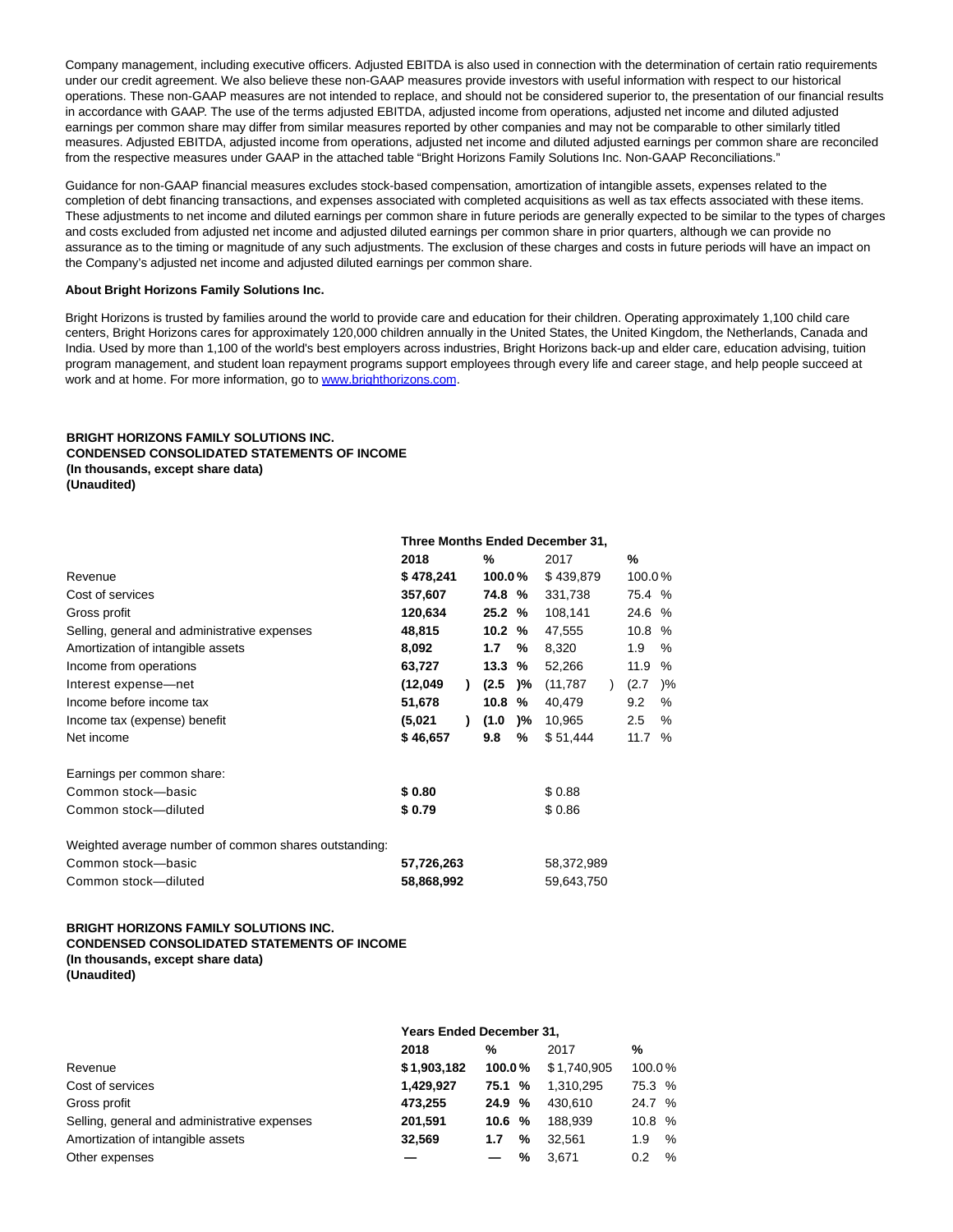| Income from operations                                                                              | 239,095                  | 12.6% |    | 205.439                  | 11.8  | %             |
|-----------------------------------------------------------------------------------------------------|--------------------------|-------|----|--------------------------|-------|---------------|
| Interest expense-net                                                                                | (47,508                  | (2.5) | )% | (44, 039)                | (2.5) | $\frac{9}{6}$ |
| Income before income tax                                                                            | 191,587                  | 10.1  | %  | 161.400                  | 9.3   | $\%$          |
| Income tax expense                                                                                  | (33,606)                 | (1.8) | )% | (4, 437)                 | (0.3) | $\frac{9}{6}$ |
| Net income                                                                                          | \$157,981                | 8.3   | ℅  | \$156,963                | 9.0   | %             |
| Earnings per common share:<br>Common stock-basic<br>Common stock-diluted                            | \$2.72<br>\$2.66         |       |    | \$2.65<br>\$2.59         |       |               |
| Weighted average number of common shares outstanding:<br>Common stock-basic<br>Common stock-diluted | 57,812,602<br>59,000,669 |       |    | 58,873,196<br>60,253,691 |       |               |

## **BRIGHT HORIZONS FAMILY SOLUTIONS INC. CONDENSED CONSOLIDATED BALANCE SHEETS (In thousands) (Unaudited)**

|                                                | December 31, |             |  |  |
|------------------------------------------------|--------------|-------------|--|--|
|                                                | 2018         | 2017        |  |  |
| <b>ASSETS</b>                                  |              |             |  |  |
| Current assets:                                |              |             |  |  |
| Cash and cash equivalents                      | \$15,450     | \$23,227    |  |  |
| Accounts receivable-net                        | 131,178      | 117,138     |  |  |
| Prepaid expenses and other current assets      | 47,263       | 52,096      |  |  |
| <b>Total current assets</b>                    | 193,891      | 192,461     |  |  |
| Fixed assets-net                               | 597,141      | 575,185     |  |  |
| Goodwill                                       | 1,347,611    | 1,306,792   |  |  |
| Other intangibles-net                          | 323,035      | 348,540     |  |  |
| Other assets                                   | 62,628       | 45,666      |  |  |
| Total assets                                   | \$2,524,306  | \$2,468,644 |  |  |
| <b>LIABILITIES AND STOCKHOLDERS' EQUITY</b>    |              |             |  |  |
| <b>Current liabilities:</b>                    |              |             |  |  |
| Current portion of long-term debt              | \$10,750     | \$10,750    |  |  |
| Borrowings under revolving credit facility     | 118,200      | 127,100     |  |  |
| Accounts payable and accrued expenses          | 154,195      | 132,897     |  |  |
| Deferred revenue and other current liabilities | 200,640      | 189,908     |  |  |
| Total current liabilities                      | 483,785      | 460,655     |  |  |
| Long-term debt-net                             | 1,036,870    | 1,046,011   |  |  |
| Deferred income taxes                          | 71,306       | 74,069      |  |  |
| Other long-term liabilities                    | 152,868      | 138,849     |  |  |
| <b>Total liabilities</b>                       | 1,744,829    | 1,719,584   |  |  |
| Total stockholders' equity                     | 779,477      | 749,060     |  |  |
| Total liabilities and stockholders' equity     | \$2,524,306  | \$2,468,644 |  |  |

## **BRIGHT HORIZONS FAMILY SOLUTIONS INC. CONDENSED CONSOLIDATED STATEMENTS OF CASH FLOWS (In thousands) (Unaudited)**

|                                                                                   | <b>Years Ended December 31,</b> |  |           |  |
|-----------------------------------------------------------------------------------|---------------------------------|--|-----------|--|
|                                                                                   | 2018                            |  | 2017      |  |
| <b>CASH FLOWS FROM OPERATING ACTIVITIES:</b>                                      |                                 |  |           |  |
| Net income                                                                        | \$157.981                       |  | \$156.963 |  |
| Adjustments to reconcile net income to net cash provided by operating activities: |                                 |  |           |  |
| Depreciation and amortization                                                     | 100.943                         |  | 94.776    |  |
| Stock-based compensation expense                                                  | 13.811                          |  | 12.072    |  |
| Deferred income taxes                                                             | (5, 469)                        |  | (37.562)  |  |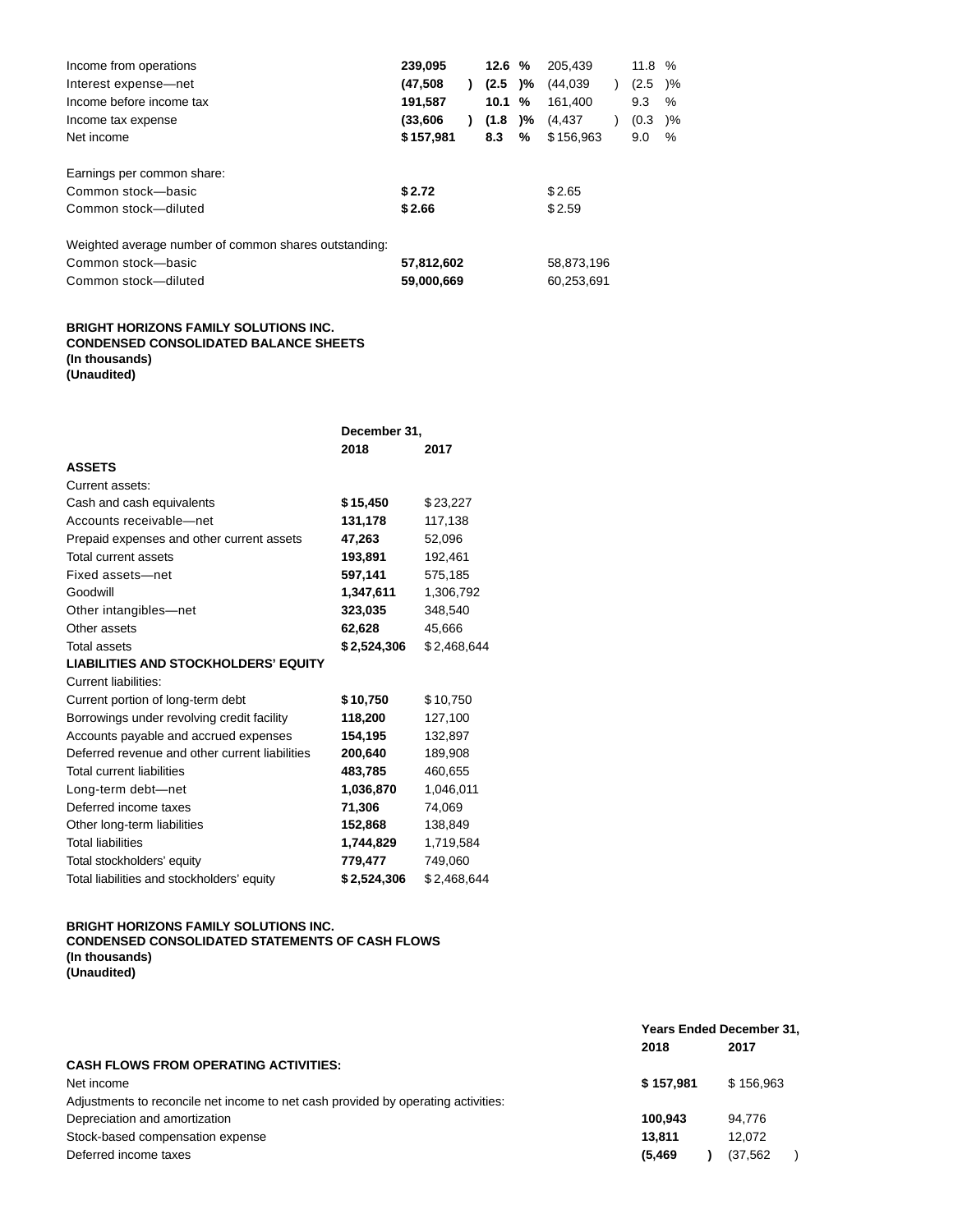| Other non-cash adjustments-net                                                                     | 3,822      | 10,662     |  |
|----------------------------------------------------------------------------------------------------|------------|------------|--|
| Changes in assets and liabilities                                                                  | 23,659     | 11,282     |  |
| Net cash provided by operating activities                                                          | 294,747    | 248,193    |  |
| <b>CASH FLOWS FROM INVESTING ACTIVITIES:</b>                                                       |            |            |  |
| Purchases of fixed assets and other-net                                                            | (91, 432)  | (83, 837)  |  |
| Payments and settlements for acquisitions—net of cash acquired                                     | (67, 111)  | (21, 484)  |  |
| Net cash used in investing activities                                                              | (158, 543) | (105, 321) |  |
| <b>CASH FLOWS FROM FINANCING ACTIVITIES:</b>                                                       |            |            |  |
| Revolving credit facility-net                                                                      | (8,900)    | 51,100     |  |
| Principal payments of long-term debt                                                               | (10, 750)  | (8,063)    |  |
| Purchase of treasury stock                                                                         | (126, 679) | (162, 195) |  |
| Proceeds from issuance of common stock upon exercise of options and restricted stock upon purchase | 22,933     | 26,988     |  |
| Taxes paid related to the net share settlement of stock options and restricted stock               | (7, 540)   | (29, 798)  |  |
| Other payments                                                                                     | (3,257)    | (1,896)    |  |
| Net cash used in financing activities                                                              | (134, 193) | (123,864   |  |
| Effect of exchange rates on cash, cash equivalents and restricted cash                             | (103       | 1,507      |  |
| Net increase in cash, cash equivalents and restricted cash                                         | 1,908      | 20,515     |  |
| Cash, cash equivalents and restricted cash—beginning of period <sup>1)</sup>                       | 36,570     | 16,055     |  |
| Cash, cash equivalents and restricted cash—end of period <sup>1)</sup>                             | \$38,478   | \$36,570   |  |

operating activities have now been excluded and restricted cash is combined with cash and cash equivalents when reconciling the beginning and  $(1)$  and is a simple of density and cash is a simple of density and simple whe Upon adoption of Accounting Standards Update No. 2016-18, Restricted Cash, the Company changed the presentation of the condensed consolidated statements of cash flows for all periods presented. As a result, changes in restricted cash that have historically been presented in

ending period balances. Restricted cash is primarily comprised of deposits associated with the Company's wholly-owned captive insurance company and cash deposits that guarantee letters of credit. Restricted cash is recorded in prepaid expenses and other current assets and other assets on the condensed consolidated balance sheets and totaled \$23.0 million at December 31, 2018 and \$13.3 million at December 31, 2017.

#### **BRIGHT HORIZONS FAMILY SOLUTIONS INC. SEGMENT INFORMATION (In thousands) (Unaudited)**

| Three months ended December 31, 2018                                 | <b>Full service</b><br>center-based<br>child care | Back-up care                 | <b>Educational</b><br>advisory<br>services | Total                         |
|----------------------------------------------------------------------|---------------------------------------------------|------------------------------|--------------------------------------------|-------------------------------|
| Revenue<br>Income from operations<br>Adjusted income from operations | \$392,529<br>36,149<br>36,149                     | \$65,513<br>21,255<br>21,255 | \$20,199<br>6,323<br>6,323                 | \$478,241<br>63,727<br>63,727 |
| Three months ended December 31, 2017                                 |                                                   |                              |                                            |                               |
| Revenue                                                              | \$362,843                                         | \$60.093                     | \$16,943                                   | \$439,879                     |
| Income from operations                                               | 30.368                                            | 16,579                       | 5,319                                      | 52,266                        |
| Adjusted income from operations (1)                                  | 31.705                                            | 16.579                       | 5.319                                      | 53.603                        |

Adjusted income from operations represents income from operations excluding expenses incurred in connection with a secondary offering and<br>with an amendment to the credit agreement, which have been allocated to the full ser

| Year ended December 31, 2018        | <b>Full service</b><br>center-based<br>child care | Back-up care | <b>Educational</b><br>advisory<br>services | Total       |
|-------------------------------------|---------------------------------------------------|--------------|--------------------------------------------|-------------|
| Revenue                             | \$1,586,323                                       | \$245.498    | \$71.361                                   | \$1,903,182 |
| Income from operations              | 152.006                                           | 68.462       | 18.627                                     | 239.095     |
| Adjusted income from operations (1) | 153.921                                           | 68,462       | 18.627                                     | 241,010     |

Year ended December 31, 2017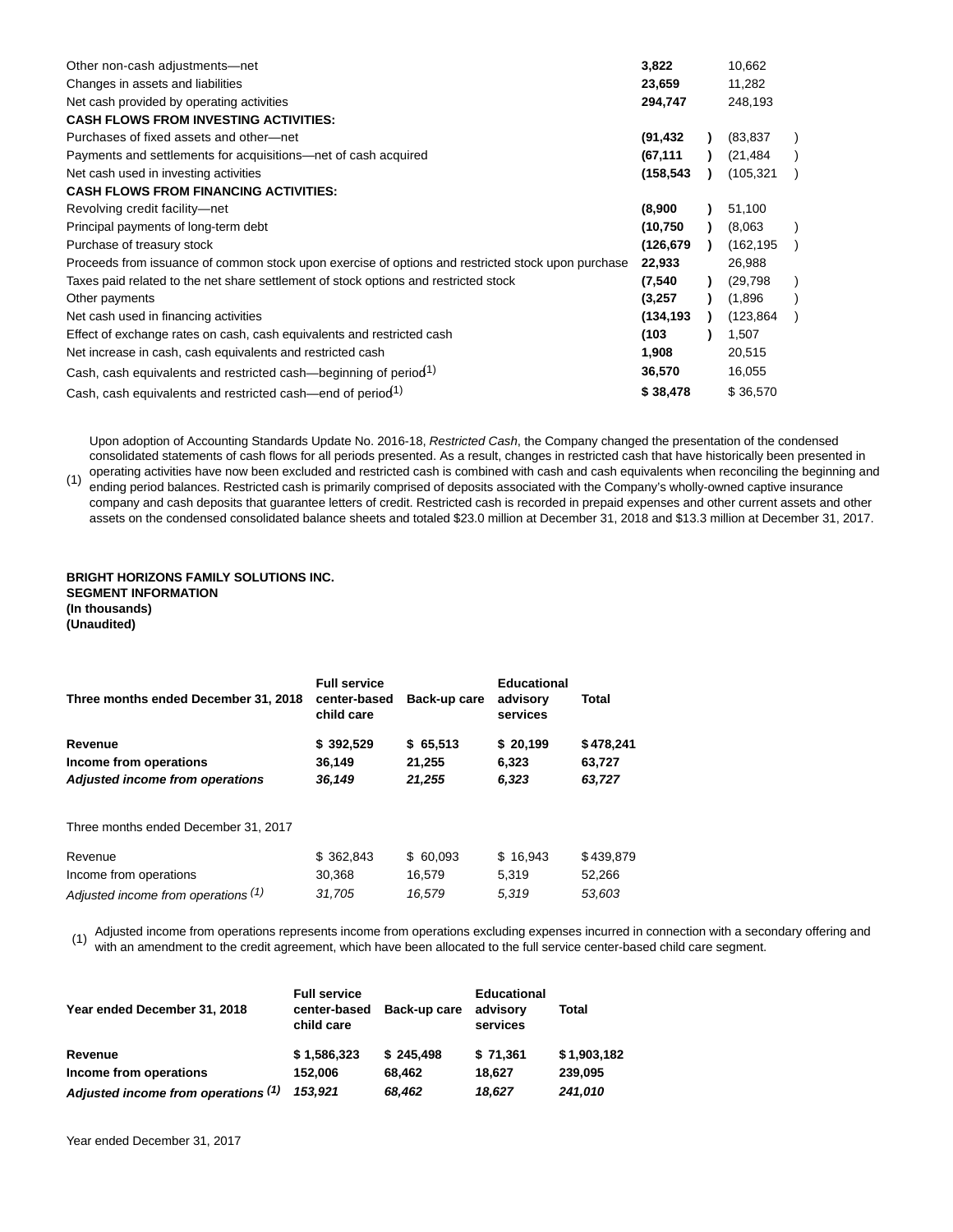| Revenue                             | \$1.457.754 | \$224.264 | \$58.887 | \$1.740.905 |
|-------------------------------------|-------------|-----------|----------|-------------|
| Income from operations              | 130.289     | 60.373    | 14.777   | 205.439     |
| Adjusted income from operations (2) | 137.242     | 60.373    | 14.777   | 212.392     |

Adjusted income from operations represents income from operations excluding expenses incurred related to an amendment to the credit (1)<br>agreement, a secondary offering, and completed acquisitions, which have been allocated

Adjusted income from operations represents income from operations excluding expenses incurred related to the disposition of assets in Ireland,<br>amendments to the credit agreement and secondary offerings, which have been all

# **BRIGHT HORIZONS FAMILY SOLUTIONS INC. NON-GAAP RECONCILIATIONS (In thousands, except share data) (Unaudited)**

|                                                             | Three Months Ended December 31, |  |            | Years Ended December 31, |            |  |            |           |
|-------------------------------------------------------------|---------------------------------|--|------------|--------------------------|------------|--|------------|-----------|
|                                                             | 2018                            |  | 2017       |                          | 2018       |  | 2017       |           |
| Net income                                                  | \$46,657                        |  | \$51,444   |                          | \$157,981  |  | \$156,963  |           |
| Interest expense-net                                        | 12,049                          |  | 11,787     |                          | 47,508     |  | 44,039     |           |
| Income tax expense (benefit)                                | 5,021                           |  | (10, 965)  |                          | 33,606     |  | 4,437      |           |
| Depreciation                                                | 17,705                          |  | 16,167     |                          | 68,374     |  | 62,215     |           |
| Amortization of intangible assets (a)                       | 8,092                           |  | 8,320      |                          | 32,569     |  | 32,561     |           |
| <b>EBITDA</b>                                               | 89,524                          |  | 76,753     |                          | 340,038    |  | 300,215    |           |
| Additional adjustments:                                     |                                 |  |            |                          |            |  |            |           |
| Deferred rent (b)                                           | 262                             |  | 698        |                          | 1,317      |  | 4,345      |           |
| Stock-based compensation expense (c)                        | 3,507                           |  | 3,295      |                          | 13,811     |  | 12,072     |           |
| Transaction costs (d)                                       |                                 |  | 1,337      |                          | 1,915      |  | 6,953      |           |
| Total adjustments                                           | 3,769                           |  | 5,330      |                          | 17,043     |  | 23,370     |           |
| <b>Adjusted EBITDA</b>                                      | \$93,293                        |  | \$82,083   |                          | \$357,081  |  | \$323,585  |           |
| Income from operations                                      | \$63,727                        |  | \$52,266   |                          | \$239,095  |  | \$205,439  |           |
| Transaction costs (d)                                       |                                 |  | 1,337      |                          | 1,915      |  | 6,953      |           |
| <b>Adjusted income from operations</b>                      | \$63,727                        |  | \$53,603   |                          | \$241,010  |  | \$212,392  |           |
| Net income                                                  | \$46,657                        |  | \$51,444   |                          | \$157,981  |  | \$156,963  |           |
| Income tax expense (benefit)                                | 5,021                           |  | (10, 965)  |                          | 33,606     |  | 4,437      |           |
| Income before income tax                                    | 51,678                          |  | 40,479     |                          | 191,587    |  | 161,400    |           |
| Stock-based compensation expense (c)                        | 3,507                           |  | 3,295      |                          | 13,811     |  | 12,072     |           |
| Amortization of intangible assets (a)                       | 8,092                           |  | 8,320      |                          | 32,569     |  | 32,561     |           |
| Transaction costs (d)                                       |                                 |  | 1,337      |                          | 1,915      |  | 6,953      |           |
| Adjusted income before income tax                           | 63,277                          |  | 53,431     |                          | 239,882    |  | 212,986    |           |
| Adjusted income tax expense (e)                             | (10, 124)                       |  | (9,736)    |                          | (50, 345)  |  | (50, 819)  | $\lambda$ |
| Adjusted net income                                         | \$53,153                        |  | \$43,695   |                          | \$189,537  |  | \$162,167  |           |
| Weighted average number of common shares—diluted 58,868,992 |                                 |  | 59,643,750 |                          | 59,000,669 |  | 60,253,691 |           |
| Diluted adjusted earnings per common share                  | \$<br>0.90                      |  | \$0.73     |                          | \$3.21     |  | \$2.69     |           |

**BRIGHT HORIZONS FAMILY SOLUTIONS INC. NON-GAAP RECONCILIATIONS (In thousands, except share data) (Unaudited)**

|                                                       | <b>Forward Guidance (h)</b> |                                   |                              |           |  |  |  |  |  |  |
|-------------------------------------------------------|-----------------------------|-----------------------------------|------------------------------|-----------|--|--|--|--|--|--|
|                                                       |                             | Three Months Ended March 31, 2019 | Year Ended December 31, 2019 |           |  |  |  |  |  |  |
|                                                       | Low                         | Hiah                              | Low                          | Hiah      |  |  |  |  |  |  |
| Net income                                            | \$38.100                    | \$39.400                          | \$170.400                    | \$174,000 |  |  |  |  |  |  |
| Net income allocated to unvested participating shares | (200                        | (200                              | (800                         | (800)     |  |  |  |  |  |  |
| Income tax expense $(f)$                              | 9.600                       | 9.700                             | 53.300                       | 54.300    |  |  |  |  |  |  |
| Income before income tax                              | 47.500                      | 48.900                            | 222,900                      | 227,500   |  |  |  |  |  |  |